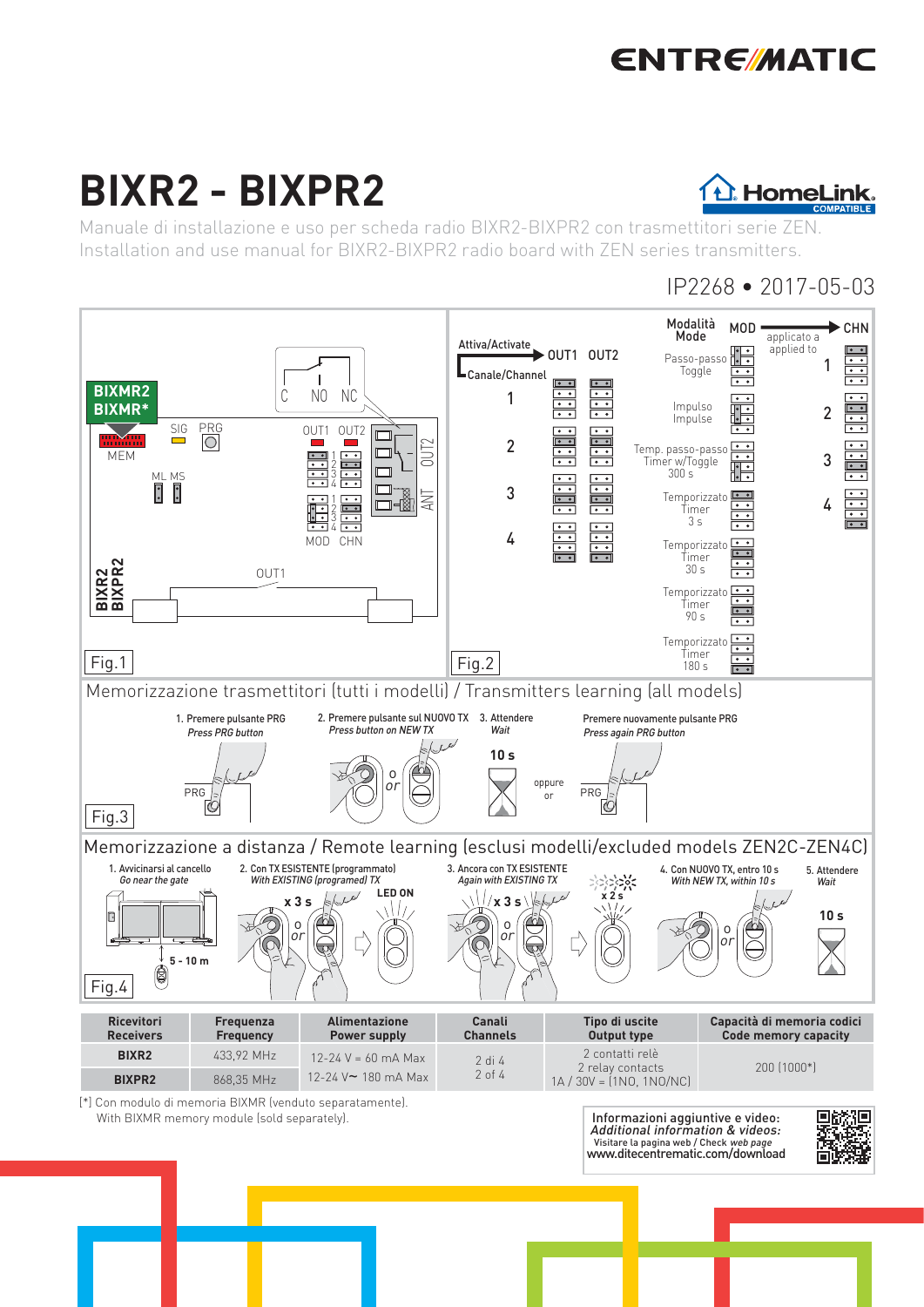## Dichiarazione CE di conformità

ITALIANO Il fabbricante Entrematic Group AB con sede in Lodjursgatan 10, SE-261 44 Landskrona, Sweden, dichiara che i ricevitori BIXR2 e BIXPR2 sono conformi ai requisiti essenziali e ad altre disposizioni pertinenti della Direttiva 2014/53/UE RED. Landskrona 2017-03-01  $\overline{\cong}$ 

1. Trasmettitore



I trasmettitori serie ZEN servono per attivare a distanza porte e cancelli motorizzati. I trasmettitori serie ZEN, in tutte le loro modalità di funzionamento, sono compatibili con i ricevitori radio BIXR2/BIXPR2 e con i quadri elettronici di nuova generazione. Nelle modalità di funzionamento "rolling code", "codice fisso" e "dip-switch", i trasmettitori ZEN sono anche compatibili con le riceventi e quadri elettronici di produzione precedente.

## 2. Ricevitore (Fig. 1)

I ricevitori radio BIXR2-BIXPR2 possono essere inseriti direttamente sui quadri elettronici o nella base porta schede CONT1. Il modulo memoria BIXMR2 del ricevitore radio può contenere max 200 trasmettitori. Sostituendo questo con un modulo BIXMR (venduto separatamente) è possibile memorizzare fino a 1000 trasmettitori.

Verificare che il modulo memoria BIXMR2/BIXMR sia inserito sul connettore COM del ricevitore radio.

ATTENZIONE: l'inserimento e l'estrazione del modulo memoria BIXMR2/ BIXMR devono essere effettuate in assenza di alimentazione.

I ricevitori radio sono dotati di antenna (filo rigido, lunghezza 173 mm per ricevitore a 433,92 MHz oppure 90 mm per ricevitore a 868,35 MHz). In alternativa è possibile collegare l'antenna accordata GOL148REA opportunamente configurata. Per collegare l'antenna al ricevitore radio utilizzare un cavo coassiale 50 Ω (max 10 m). L'antenna deve essere installata in posizione più elevata possibile e lontano da strutture metalliche. E' possibile utilizzare i lampeggianti provvisti di antenna a filo. NOTA: La ricevente BIXR2 è compatibile con tutti i trasmettitori di produzione precedente, quali GOL4 e GOL4C. La ricevente BIXPR2 è compatibile con i trasmettitori GOL868T e GOL868TC di produzione precedente.

## 3.Configurazione canali-uscite (Fig.2)

Uno qualsiasi dei quattro canali dei trasmettitori può essere abbinato ad ognuna delle uscite del ricevitore radio BIXR2-BIXPR2 configurando opportunamente i jumper OUT1-OUT2 come indicato nella Fig.2. L'attivazione delle uscite viene segnalata dai LED OUT1-OUT2.

Uno dei quattro canali disponibili, selezionabile mediante il jumper CHN, può essere configurato in varie modalità di funzionamento mediante il jumper MOD come illustrato in Fig. 2. L'altro canale mantiene un funzionamento impulsivo.

## 4. Memorizzazione trasmettitori (tutti i modelli) (Fig.3)

• Premere e rilasciare il pulsante PRG presente sul ricevitore radio, il led segnalazione SIG si accende.

• Effettuare una trasmissione premendo i tasti CH che si desidera memorizzare del trasmettitore (entro la portata del ricevitore radio). Il trasmettitore viene così memorizzato. Durante questa fase il led segnalazione SIG lampeggia. Quando il led segnalazione SIG torna acceso è possibile abilitare un nuovo trasmettitore. Abilitare tutti i nuovi trasmettitori effettuando una trasmissione come indicato. • L'uscita dalla procedura avviene in modo automatico dopo 10 s dall'ultima

trasmissione oppure premendo nuovamente il tasto PRG (il led segnalazione SIG si spegne). NOTA: con MS=ON vengono memorizzati simultaneamente tutti i canali del

trasmettitore, con MS=OFF viene memorizzato solo il tasto canale premuto.

## 5. Memorizzazione a distanza (esclusi modelli ZEN2C / ZEN4C) (Fig.4)

Per memorizzare nuovi trasmettitori senza agire sul ricevitore radio seguire la procedura illustrata in Fig. 4, o comunque nelle istruzioni del trasmettitore in uso. Per il nuovo trasmettitore verranno memorizzati gli stessi tasti del trasmettitore già presente in memoria usato per avviare la procedura.

Impostando il jumper ML=OFF e possibile disabilitare la memorizzazione a distanza. Una volta avviata la procedura, la memoria della ricevente rimane aperta per 10 s dopo l'ultima ricezione. E' comunque possibile terminare in anticipo la procedura,premendo un tasto qualunque del trasmettitore usato per avviare la procedura.

NOTA: Fare attenzione a non memorizzare involontariamente trasmettitori non desiderati.

#### 6. Cancellazione trasmettitori da memoria ricevitore (Fig.1)

- Tenere premuto per 3 s il pulsante PRG presente sul ricevitore radio o sul quadro elettronico, il led segnalazione SIG comincia a lampeggiare.
- Per cancellare tutti i trasmettitori dalla memoria premere nuovamente per 3 s il pulsante PRG.
- Per cancellare invece un singolo trasmettitore, premere uno dei tasti CH precedentemente memorizzati del trasmettitore che si desidera cancellare.
- La cancellazione viene confermata dal lampeggio veloce del led SIG.

#### 6. Configurazione tramite PC

Consultare documentazione sistema Entrematic ZEN Manager.

Tutti i diritti relativi a questo materiale sono di proprietà esclusiva di Entrematic Group AB. Sebbene i contenuti di questa pubblicazione siano stati redatti con la massima cura, Entrematic Group AB non può assumersi alcuna responsabilità per danni causati da eventuali errori o omissioni in questa pubblicazione. Ci riserviamo il diritto di apportare eventuali modifiche senza preavviso. Copie, scansioni, ritocchi o modifiche sono espressamente vietate senza un preventivo consenso scritto di Entrematic Group AB.

## EC Declaration of Conformity

The manufacturer Entrematic Group AB with headquarters in Lodjursgatan 10,  $\overline{O}$ SE-261 44 Landskrona, Sweden, declares that the BIXR2 and BIXPR2 receivers comply with the basic requirements and other relevant regulations of Directive 2014/53/EU (RED). Landskrona 2017-03-01

Matteo Fino

| Tandskrona ZUTZ-U3-UT |                  |
|-----------------------|------------------|
|                       | Matteo Fino      |
|                       | (Prejdent & CEO) |
| 1. Transmitter        |                  |

The ZEN series transmitters are used to remotely activate motorised doors and gates. The ZEN series transmitters, in all their operating modes, are compatible with the latest generation BIXR2/BIXPR2 radio receivers and control panels. In the "rolling code", "fixed code" and "dip-switch" operating modes, ZEN transmitters are also compatible with previously produced receivers and control panels.

#### 2. Receiver (Fig. 1)

The BIXR2/BIXPR2 radio receivers can be inserted directly on the control panels or in the card holder base CONT1. The BIXMR storage module of the radio receiver can contain up to 200 transmitters. If this is replaced by a BIXMR module (sold separately) up to 1000 transmitters can be stored.

Check that the BIXMR2/BIXMR storage module is inserted on the COM connector of the radio receiver.

WARNING: the BIXMR2/ BIXMR storage module must be inserted and removed with the power supply disconnected.

The radio receivers are equipped with an antenna (rigid wire, 173 mm long for 433.92 MHz receiver or 90 mm for 868.35 MHz receiver). Alternatively, it is possible to connect the specially configured tuned GOL148REA antenna. To connect the antenna to the radio receiver, use a 50 Ω coaxial cable (max 10 m). The antenna must be installed as high as possible, away from any metal structures. You can use the flashing lights supplied with a wired antenna.

NB: The BIXR2 receiver is compatible with all previously produced transmitters including GOL4 and GOL4C. The BIXPR2 receiver is compatible with the previously produced GOL868T and GOL868TC transmitters.

#### 3.Configuration of channels/outputs (Fig. 2)

Any one of the four transmitter channels can be matched with each of the BIXR2/ BIXPR2 radio receiver outputs by suitably configuring the OUT1/OUT2 jumpers as shown in Fig. 2. Activation of the outputs is indicated by the OUT1/OUT2 LEDs. One of the four available channels, which can be selected using the CHN jumper, can be configured in various operating modes using the MOD jumper as shown in Fig. 2. The other channel continues in pulse operating mode.

## 4. Transmitter storage (all models) (Fig.3)

• Press and release the PRG key on the radio receiver; the SIG LED lights up. • Proceed with transmission by pressing the CH keys on the transmitter that you want to store (within the range of the radio receiver). The transmitter is now

memorised. During this phase, the SIG LED flashes. When the LED comes on again, another transmitter can be validated. Validate all the new transmitters by making a transmission as indicated.

• You automatically exit the procedure 10 seconds after the last transmission or

you can press the PRG key again (the SIG LED goes off). NB: with MS=ON all the transmitter channels are simultaneously stored, with MS=OFF only the pressed channel button is stored.

## 5. Remote storage (excluding models ZEN2C / ZEN4C) (Fig.4)

To memorise new transmitters without using the radio receiver, follow the procedure shown in Fig. 4 or in the instructions for the transmitter in use.

For the new transmitter, the same keys as the transmitter already in the memory used to start the procedure will be stored.

Set jumper ML=OFF to disable remote storage.

Once the procedure has been started, the receiver memory remains open for 10 s after the last signal is received. The procedure can also be ended earlier by pressing any key on the transmitter used to start the procedure. NB: Be careful not to accidentally store unwanted transmitters.

## 6. Cancellation of transmitters from receiver memory (Fig. 1)

- Press the PRG key on the radio receiver or on the control panel and keep it pressed for 3 s; the SIG LED starts to flash.
- To cancel all the transmitters from the memory, press the PRG key again and keep it pressed for 3 s.
- To cancel a single transmitter, press any one of the previously stored CH keys on the transmitter you want to cancel.
- Cancellation is confirmed by quick flashing of the SIG LED.

#### 6. Configuration via PC

See the Entrematic ZEN Manager system documentation.

All the rights concerning this material are the exclusive property of Entrematic Group AB. Although the contents of this publication have been drawn up with the greatest care, Entrematic Group AB cannot be held responsible in any way for any damage caused by mistakes or omissions in this publication.

We reserve the right to make changes without prior notice. Copying, scanning and changing in any way are expressly forbidden unless authorised in writing by Entrematic Group AB.

ENGLISH  $(5)$  $\sum_{i=1}^{n}$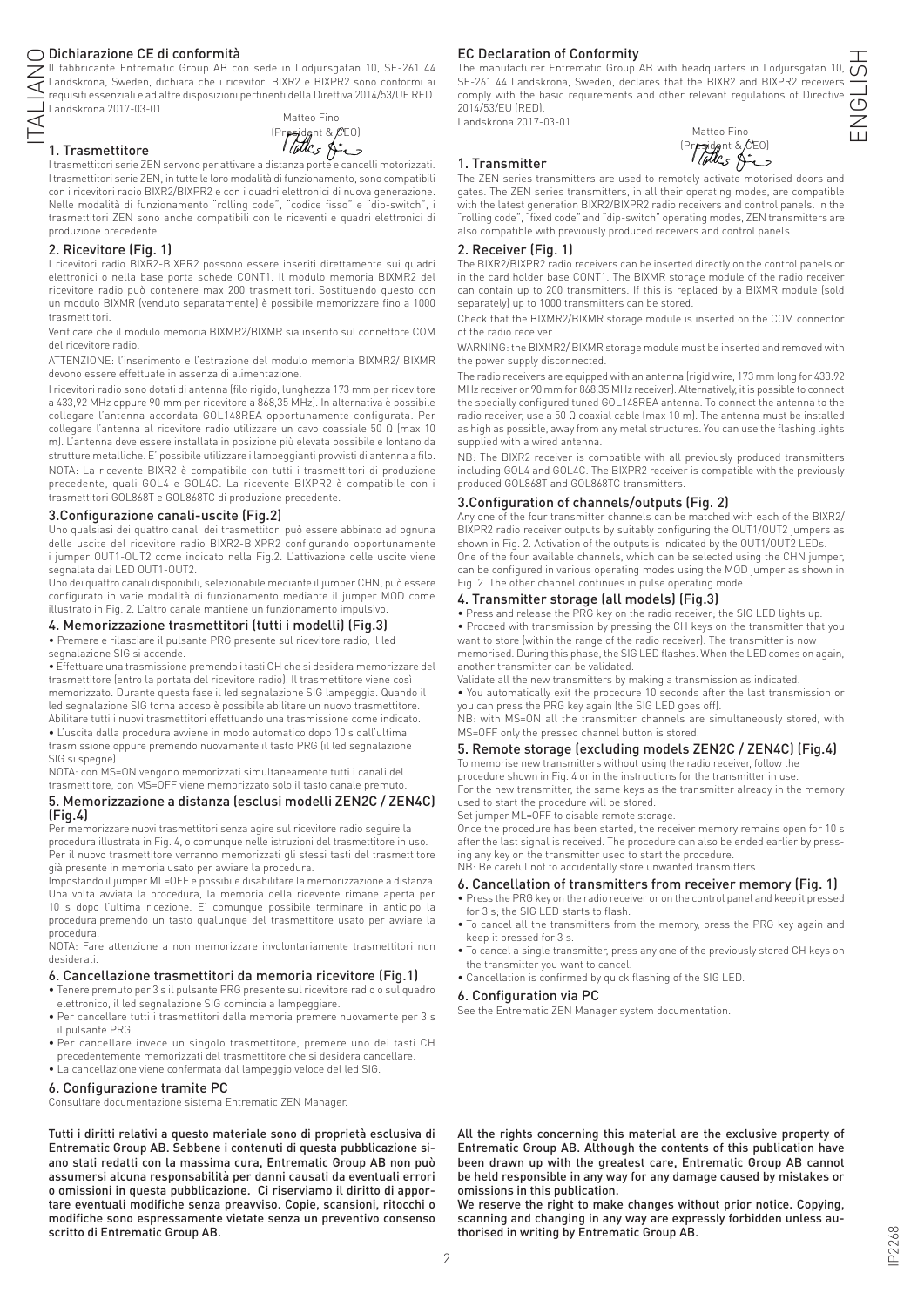$\bigcirc$  Déclaration CE de conformité<br>Le fabricant Entrematic Group AB sis à Lodjursgatan 10, SE-261 44 Landskrona, Le fabricant Entrematic Group AB sis à Lodjursgatan 10, SE-261 44 Landskrona, Sweden, déclare que les récepteurs BIXR2 et BIXPR2 sont conformes aux exigences essentielles et aux autres dispositions pertinentes de la Directive 2014/53/UE RED. Landskrona 2017-03-01

FRANÇAIS 1. Émetteur



Les émetteurs série ZEN servent à activer à distance les portes et les portails motorisés. Les émetteurs série ZEN sont compatibles, dans toutes leurs modalités de fonctionnement, avec les récepteurs radio BIXR2/BIXPR2 et avec les tableaux électroniques de nouvelle génération. Dans les modalités de fonctionnement « rolling code », « code fixe » et « commutateur », les émetteurs ZEN sont également compatibles avec les récepteurs et les tableaux électroniques de fabrication précédente.

## 2. Récepteur (Fig. 1)

Les récepteurs radio BIXR2-BIXPR2 peuvent être insérés directement dans les tableaux électroniques ou dans la base porte-cartes CONT1. Le module mémoire BIXMR2 du récepteur radio peut contenir au maximum 200 émetteurs. En remplaçant ce module par un BIXMR (vendu séparément), il est possible de mémoriser jusqu'à 1 000 émetteurs.

Vérifier si le module mémoire BIXMR2/BIXMR est inséré dans le connecteur COM du récepteur radio.

ATTENTION : l'introduction et l'extraction du module mémoire BIXMR2/ BIXMR doivent être réalisées en l'absence d'alimentation.

Les récepteurs radio sont équipés d'une antenne (fil rigide, longueur 173 mm pour récepteur à 433,92 MHz ou 90 mm pour récepteur à 868,35 MHz). Dans l'alternative, il est possible de connecter l'antenne accordée GOL148REA configurée de manière appropriée. Pour brancher l'antenne au récepteur radio, utiliser un câble coaxial de 50 Ω (max 10 m). L'antenne doit être installée dans la position la plus haute possible et loin de structures métalliques. Il est possible d'utiliser les flashs clignotants équipés d'une antenne avec fil.

REMARQUE : Le récepteur BIXR2 est compatible avec tous les émetteurs de fabrication précédente, comme le GOL4 et le GOL4C. Le récepteur BIXPR2 est compatible avec tous les émetteurs GOL868T et GOL868TC de fabrication précédente.

## 3.Configuration des canaux-sorties (Fig.2)

L'un des quatre canaux des émetteurs peut être couplé à chacune des sorties du récepteur radio BIXR2-BIXPR2 en configurant de manière appropriée les cavaliers OUT1-OUT2 comme illustré dans la Fig.2. L'activation des sorties est signalée par les voyants OUT1-OUT2. L'une des quatre canaux disponibles, sélectionnable via le cavalier CHN, peut être configuré selon différentes modalités de fonctionnement via le cavalier MOD comme illustré dans la Fig. 2. L'autre canal maintient un fonctionnement impulsif.

## 4. Mémorisation des émetteurs (tous les modèles) (Fig.3)

• Appuyer et relâcher le bouton PRG présent sur le récepteur radio, le voyant

de signalisation SIG s'allume.

• Effectuer une transmission en appuyant sur les touches CH que l'on veut mémoriser de l'émetteur (dans la portée du récepteur radio). L'émetteur est ainsi mémorisé. Pendant cette phase le voyant de signalisation SIG clignote. Lorsque le voyant de signalisation SIG s'allume à nouveau, il est possible d'activer un nouvel émetteur. Activer tous les nouveaux transmetteurs en effectuant une transmission de la manière indiquée plus haut.

• La sortie de la procédure se fait automatiquement 10 s après la dernière

transmission ou bien en appuyant à nouveau sur la touche PRG (le voyant de signalisation SIG s'éteint).

REMARQUE : si MS=ON, tous les canaux de l'émetteur sont mémorisés en même temps, si MS=OFF, on ne mémorise que le canal sur lequel on appuie.

#### 5. Mémorisation à distance (excepté modèles ZEN2C / ZEN4C) (Fig.4)

Pour mémoriser de nouveaux émetteurs sans agir sur le récepteur radio, suivre la procédure illustrée dans la Fig. 4, ou en tout cas dans la notice d'emploi de l'émetteur utilisé. Pour le nouvel émetteur, les touches de l'émetteur déjà présent dans la mémoire et utilisé pour démarrer la procédure seront mémorisées. En configurant le cavalier ML=OFF, il est possible de désactiver la mémorisation à distance. Une fois que la procédure est lancée, la mémoire du récepteur reste ouverte pendant 10 s après la dernière réception. Il est cependant possible de terminer la procédure à l'avance en appuyant sur une touche quelconque de l'émetteur utilisé pour démarrer la procédure.

REMARQUE : Faire attention de ne pas mémoriser involontairement des émetteurs non souhaités.

#### 6. Effacement d'émetteurs de la mémoire du récepteur (Fig.1)

- Appuyer et garder enfoncé pendant 3 s le bouton PRG qui se trouve sur le récepteur radio ou sur le tableau électronique, le voyant de signalisation SIG commence à clignoter.
- Pour effacer tous les émetteurs de la mémoire, appuyer à nouveau pendant 3 s sur le bouton PRG.
- Pour effacer un seul émetteur, appuyer sur l'une des touches CH précédemment mémorisées de l'émetteur que l'on souhaite effacer.
- L'effacement est confirmé par le clignotement rapide du voyant SIG.

## 6. Configuration par PC

Consulter la documentation Entrematic ZEN Manager.

Tous les droits relatifs à ce matériel sont la propriété exclusive d'Entrematic Group AB. Bien que les contenus de cette publication aient été rédigés avec le plus grand soin, Entrematic Group AB ne saurait être tenue responsable en cas de dommages dérivant d'erreurs ou d'omissions éventuelles. Nous nous réservons le droit d'apporter des modifications éventuelles sans préavis. Toute copie, reproduction, retouche ou modification est expressément interdite sans l'accord écrit préalable d'Entrematic Group AB.

#### EG-Konformitätserklärung

Der Hersteller Entrematic Group AB mit Sitz in Lodjursgatan 10, SE-261 44 Landskrona, Schweden, erklärt, dass die Empfänger BIXR2 und BIXPR2 den wesentlichen Anforderungen und sonstigen Bestimmungen der RED-Richtlinie 2014/53/EU entsprechen. Landskrona 2017-03-01

Matteo Fino

|           | Matteo Fino                      |
|-----------|----------------------------------|
| 1. Sender | President & pEO)<br>ب مشرح جملها |
| .         |                                  |

Die Sender der Baureihe ZEN dienen dazu Türen und motorisierte Tore ferngesteuert zu aktivieren. Die Sender der Baureihe ZEN sind in allen ihren Betriebsarten mit den Funkempfängern BIXR2/BIXPR2 und mit den elektronischen Steuerungen der jüngsten Generation kompatibel. In den Betriebsarten "Rolling Code", "Festcode" und "Dip-Schalter" sind die ZEN Sender auch mit den Empfängern und elektronischen Steuerungen der vorherigen Produktion kompatibel.

#### 2. Empfänger (Abb. 1)

Die Funkempfänger BIXR2 -BIXPR2 können direkt in die elektronischen Steuerungen oder in die Basis des Kartenports CONT1 eingesetzt sein. Das Speichermodul BIXMR2 des Funkempfängers kann max. 200 Sender enthalten. Wenn man dieses gegen ein (separat erhältliches) BIXMR Modul austauscht, können bis zu 1000 Sender gespeichert werden.

Prüfen, ob das Speichermodul BIXMR2/BIXMR am COM-Steckverbinder des Funkempfängers eingesteckt ist.

ACHTUNG: Einsetzen und Entnehmen des Speichermoduls BIXMR2/BIXMR müssen ohne Stromversorgung vorgenommen werden.

Die Funkempfänger sind mit einer Antenne (steifer Draht, Länge 173 mm für Empfänger mit 433,92 MHz oder 90 mm für Empfänger mit 868,35 MHz) ausgestattet. Alternativ kann die entsprechend konfigurierte vereinbarte Antenne GOL148REA angeschlossen werden. Für den Anschluss der Antenne an den Funkempfänger ein Koaxialkabel mit 50 Ω (max. 10 m) verwenden. Die Antenne muss so hoch wie möglich und fern von Metallstrukturen aufgestellt werden. Es können die mit verdrahteter Antenne ausgestatteten Blinkleuchten verwendet werden.

HINWEIS: Der Empfänger BIXR2 ist mit allen Sendern der vorherigen Produktion kompatibel, wie GOL4 und GOL4C. Der Empfänger BIXPR2 ist mit den Sendern GOL868T und GOL868TC der vorherigen Produktion kompatibel.

#### 3. Konfiguration Kanäle-Ausgänge (Abb.2)

Jeder der 4 Kanäle der Sender kann mit jedem Ausgang des Funkempfängers BIXR2- BIXPR2 kombiniert werden, wenn die Drahtbrücken OUT1-OUT2 entsprechend konfiguriert werden, wie in Abb.2 ersichtlich. Die Aktivierung der Ausgänge wird durch die LED OUT1-OUT2 angezeigt.

Einer der vier verfügbaren Kanäle, der über die Drahtbrücke CHN ausgewählt werden kann, kann über die Drahtbrücke MOD in verschiedenen Betriebsarten konfiguriert werden, wie aus Abb. 2 ersichtlich. Der andere Kanal behält einen Tippbetrieb bei.

## 4. Senderspeicherung (alle Modelle) (Abb.3)

• Die PRG-Taste am Funkempfänger drücken und loslassen, die Melde-LED SIG leuchtet auf.

• Eine Übertragung durchführen, dazu die CH-Tasten des Senders drücken, die gespeichert werden sollen (innerhalb der Reichweite des Funkempfängers). Der Sender wird so gespeichert. Während dieser Phase blinkt die Melde-LED SIG. Wenn die Melde-LED wieder leuchtet, kann ein neuer Sender aktiviert werden. Alle neuen Sender durch eine Übertragung wie angegeben aktivieren.

• Das Verlassen des Verfahrens erfolgt automatisch nach 10 s ab der letzten Übertragung oder durch erneutes Drücken der Taste PRG (die Melde-LED SIG schaltet sich aus).

HINWEIS: bei MS=ON werden gleichzeitig alle Kanäle des

#### Senders gespeichert, bei MS =OFF wird nur die gedrückte Kanaltaste gespeichert. 5. Fernspeicherung (ausgenommen Modelle ZEN2C / ZEN4C) (Abb.4)

Um neue Sender ohne Betätigen des Funkempfängers zu speichern

das in Abb. 4 dargestellte oder jedenfalls in der Bedienungsanleitung des Senders, der gerade in Verwendung ist, beschriebene Verfahren befolgen.

Für den neuen Sender werden dieselben Tasten des bereits im Speicher vorhandenen und für das Starten des Verfahrens verwendeten Senders gespeichert.

Durch Einstellen der Drahtbrücke ML=OFF kann die Fernspeicherung deaktiviert werden. Nachdem das Verfahren gestartet wurde, bleibt der Speicher des Empfängers 10 Sekunden lang ab dem letzten Empfang offen. Es ist auf jeden Fall möglich das Verfahren vorher zu beenden, dazu eine beliebige Taste des Senders drücken, der zum Starten des Verfahrens verwendet wurde.

HINWEIS: Achten Sie darauf, nicht unbeabsichtigterweise nicht gewünschte Sender zu speichern.

# 6. Löschen der Sender aus dem Speicher des Empfängers (Abb.1)

- Die PRG-Taste am Funkempfänger oder an der elektronischen Steuerung 3 s lang gedrückt halten, die Melde-LED SIG beginnt zu blinken.
- Zum Löschen aller Sender aus dem Speicher nochmals 3 s lang die PRG-Taste drücken;. • Zum Löschen eines einzelnen Senders, eine der zuvor gespeicherten CH-Tasten des zu löschenden Senders drücken.
- Das Löschen wird durch das schnelle Blinken der LED SIG bestätigt.

#### 6. Konfiguration über PC

Siehe die Unterlagen zum System Entrematic ZEN Manager.

Alle Rechte an diesem Material sind ausschließliches Eigentum von Entrematic Group AB. Obwohl der Inhalt dieser Publikation mit größter Sorgfalt erstellt wurde, kann Entrematic Group AB keinerlei Haftung für Schäden übernehmen, die durch mögliche Fehler oder Auslassungen in dieser Publikation verursacht wurden. Wir behalten uns das Recht vor, bei Bedarf Änderungen ohne jegliche Vorankündigung vorzunehmen. Kopien, Scannen, Überarbeitungen oder Änderungen sind ohne vorherige schriftliche Zustimmung von Entrematic Group AB nicht erlaubt.